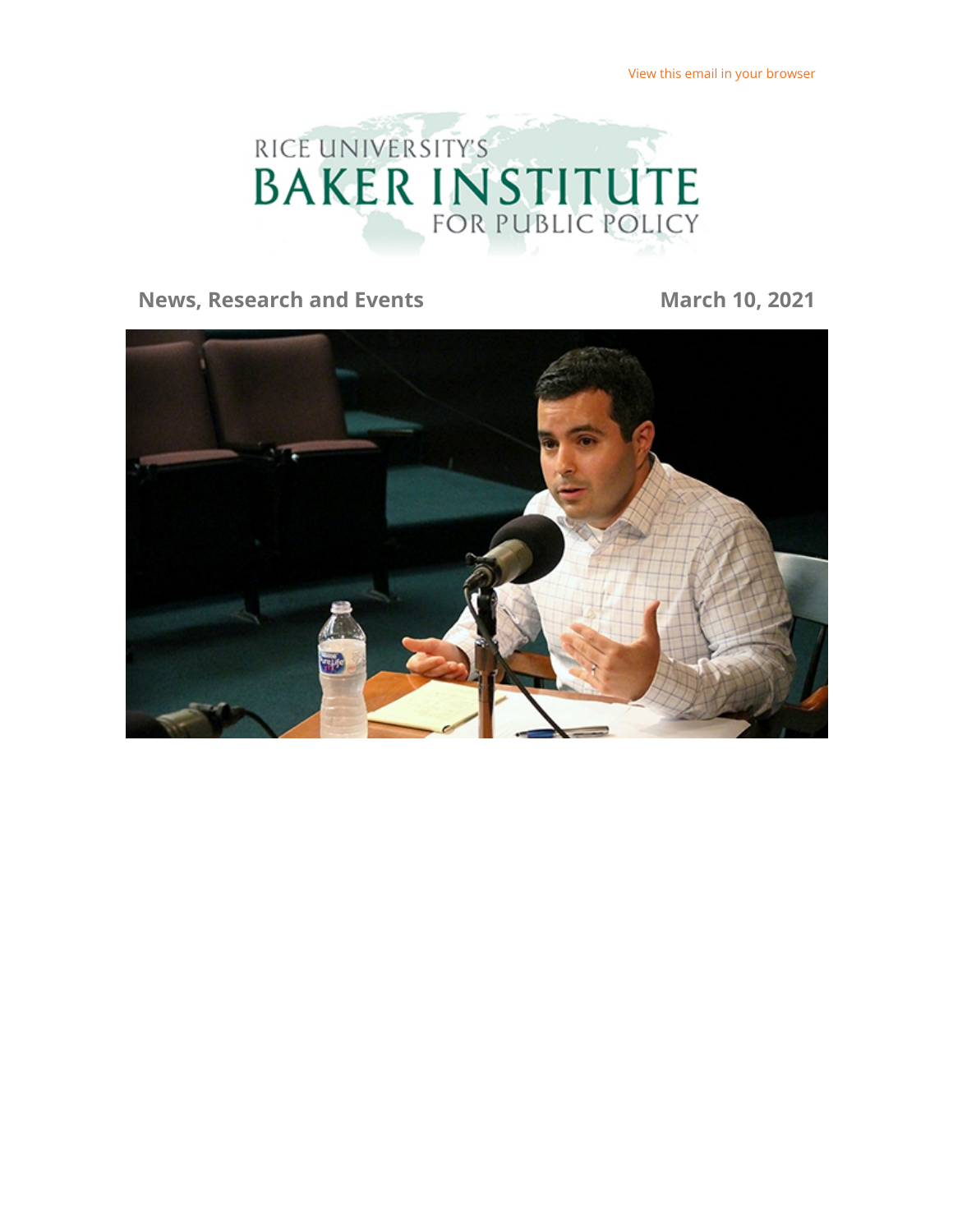# **Q&A: Will the \$1.9 trillion stimulus plan work?**

Today's House of Representatives vote approving the \$1.9 trillion pandemic relief package clears the way for President Biden's signature. Does the measure do enough to help Americans through the pandemic? Public finance fellow [Jorge Barro](https://riceconnect.rice.edu/page.redir?target=https%3a%2f%2fwww.bakerinstitute.org%2fexperts%2fjorge-barro%2f&srcid=212652&srctid=1&erid=4144cf26-ee29-4cfb-b709-000a917cd69a&trid=4144cf26-ee29-4cfb-b709-000a917cd69a) answers critical questions about the bill in the [Baker Institute Blog.](https://riceconnect.rice.edu/page.redir?target=http%3a%2f%2fbakerinstituteblog.blogs.rice.edu%2f&srcid=212652&srctid=1&erid=4144cf26-ee29-4cfb-b709-000a917cd69a&trid=4144cf26-ee29-4cfb-b709-000a917cd69a)

#### **What are some pros and cons of the measure?**

Several elements make sense, including health care expenditures that directly combat the pandemic and targeted fiscal aid to households. Most would agree that the best way to get the economy back on track is to end the pandemic. In that respect, funding to improve vaccination or to mitigate the risks of infection seem well-spent. Unemployment benefit extensions also make sense, but this requires proper implementation. Instead, the bill enhances unemployment benefits, which could lead to a prolonged labor market recovery.

#### **How should we pay for the stimulus package?**

It would be ideal to pay for the stimulus package through fiscal austerity after the economy has recovered, but we may actually pay for it sooner than expected. A large share of the new debt has been purchased by the Federal Reserve. In doing so, the Federal Reserve has increased the supply of money, which has already begun to generate a marked resurgence in projected inflation.

[Read Barro's full responses to these questions and more at the Baker Institute](https://riceconnect.rice.edu/page.redir?target=http%3a%2f%2fbakerinstituteblog.blogs.rice.edu%2f2021%2f03%2f08%2fqa-with-jorge-barro-on-bidens-1-9-trillion-relief-package%2f&srcid=212652&srctid=1&erid=4144cf26-ee29-4cfb-b709-000a917cd69a&trid=4144cf26-ee29-4cfb-b709-000a917cd69a) Blog.

**It is critical that, to the extent policy is going to take steps to make sure the energy system is cleaner and greener as we move forward, it addresses the people who are potentially left behind.** 

> Kenneth B. Medlock III, Senior Director, Center for Energy Studies to the [Houston Chronicle](https://riceconnect.rice.edu/page.redir?target=https%3a%2f%2fwww.houstonchronicle.com%2fbusiness%2fenergy%2farticle%2fHope-smaller-incomes-sustain-Houston-s-former-16000821.php&srcid=212652&srctid=1&erid=4144cf26-ee29-4cfb-b709-000a917cd69a&trid=4144cf26-ee29-4cfb-b709-000a917cd69a)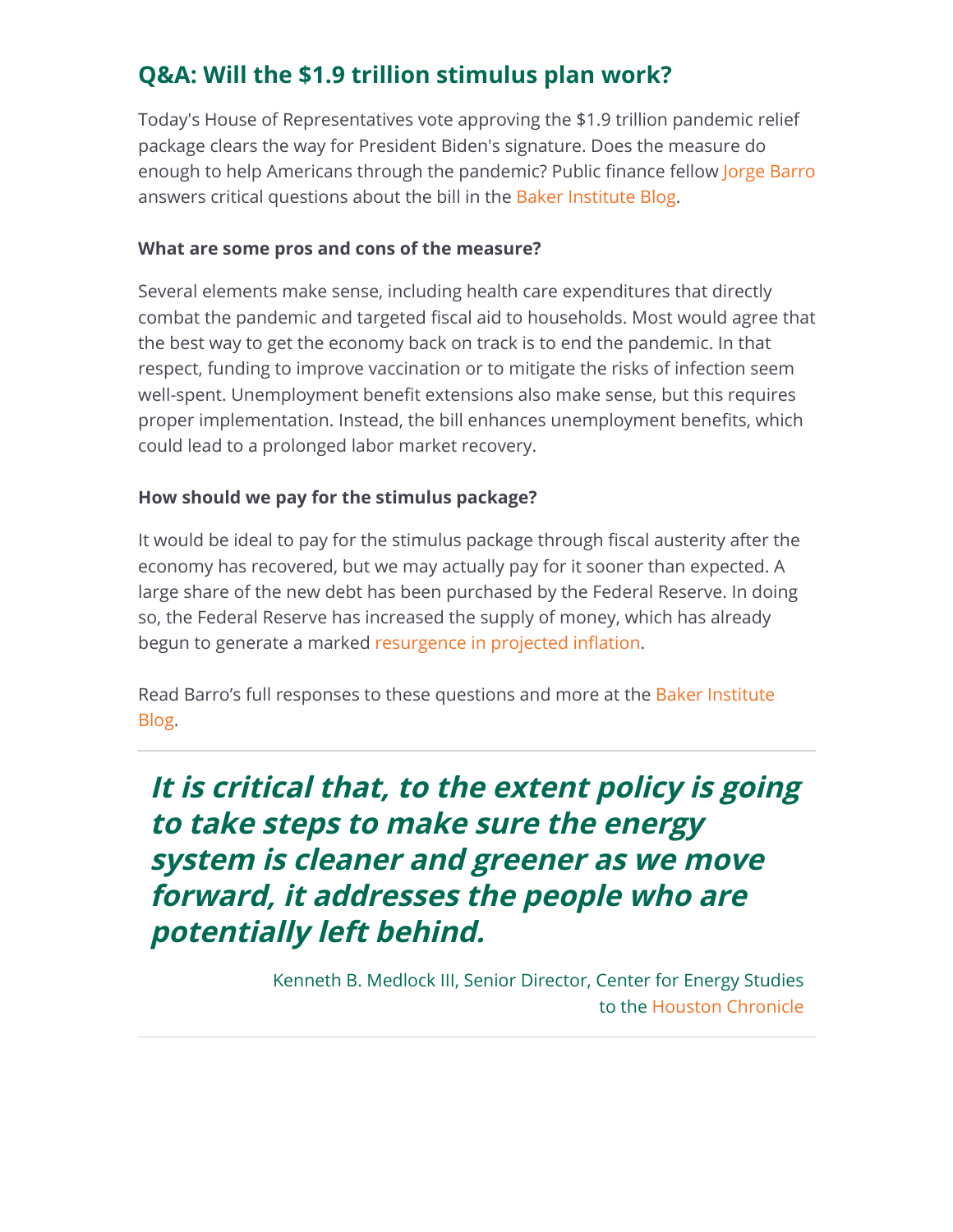

## **Houston Flooding 3.5 Years After Harvey**

It's hard to believe that it's been over three years since Hurricane Harvey struck Houston. Harvey dropped 48 inches of rain over Harris County in four days, flooding hundreds of thousands of homes and displacing more than 30,000 people. Since then, what has the city of Houston done to prepare for flooding and other extreme weather events brought about by climate change?

[Jim Blackburn](https://riceconnect.rice.edu/page.redir?target=https%3a%2f%2fwww.bakerinstitute.org%2fexperts%2fjim-blackburn%2f&srcid=212652&srctid=1&erid=4144cf26-ee29-4cfb-b709-000a917cd69a&trid=4144cf26-ee29-4cfb-b709-000a917cd69a), co-director of Rice's [SSPEED Center](https://riceconnect.rice.edu/page.redir?target=https%3a%2f%2fwww.sspeed.rice.edu%2f&srcid=212652&srctid=1&erid=4144cf26-ee29-4cfb-b709-000a917cd69a&trid=4144cf26-ee29-4cfb-b709-000a917cd69a) and a Baker Institute Rice Faculty Scholar, answers this question in a new research paper that looks critically at the flood-prevention projects proposed by the U.S. Army Corps of Engineers and the failure of the Corps' methods to adequately consider climate change. In this paper, Blackburn addresses flooding both above and below the Addicks and Barker reservoirs on the west side of Houston, the difficulty of relieving flooding in the low-income areas of northeast Harris County, and the challenge of protecting the Houston Ship Channel from surge flooding in the event of a major hurricane. From a policy standpoint, writes Blackburn, there is an urgent need to develop and fund supplemental plans — like the Galveston Bay Park Plan, a proposed 25-foot flood levee along the Houston Ship Channel that would provide an extra level of protection against surge flooding from major storms. Now is the time to take meaningful action and implement such projects — the risks are far too great to ignore.

To learn more, [read the full research paper](https://riceconnect.rice.edu/page.redir?target=https%3a%2f%2fwww.bakerinstitute.org%2fresearch%2fhouston-flooding-35-years-after-harvey%2f&srcid=212652&srctid=1&erid=4144cf26-ee29-4cfb-b709-000a917cd69a&trid=4144cf26-ee29-4cfb-b709-000a917cd69a) in the Baker Institute's [online library.](https://riceconnect.rice.edu/page.redir?target=https%3a%2f%2fwww.bakerinstitute.org%2fresearch%2f&srcid=212652&srctid=1&erid=4144cf26-ee29-4cfb-b709-000a917cd69a&trid=4144cf26-ee29-4cfb-b709-000a917cd69a)